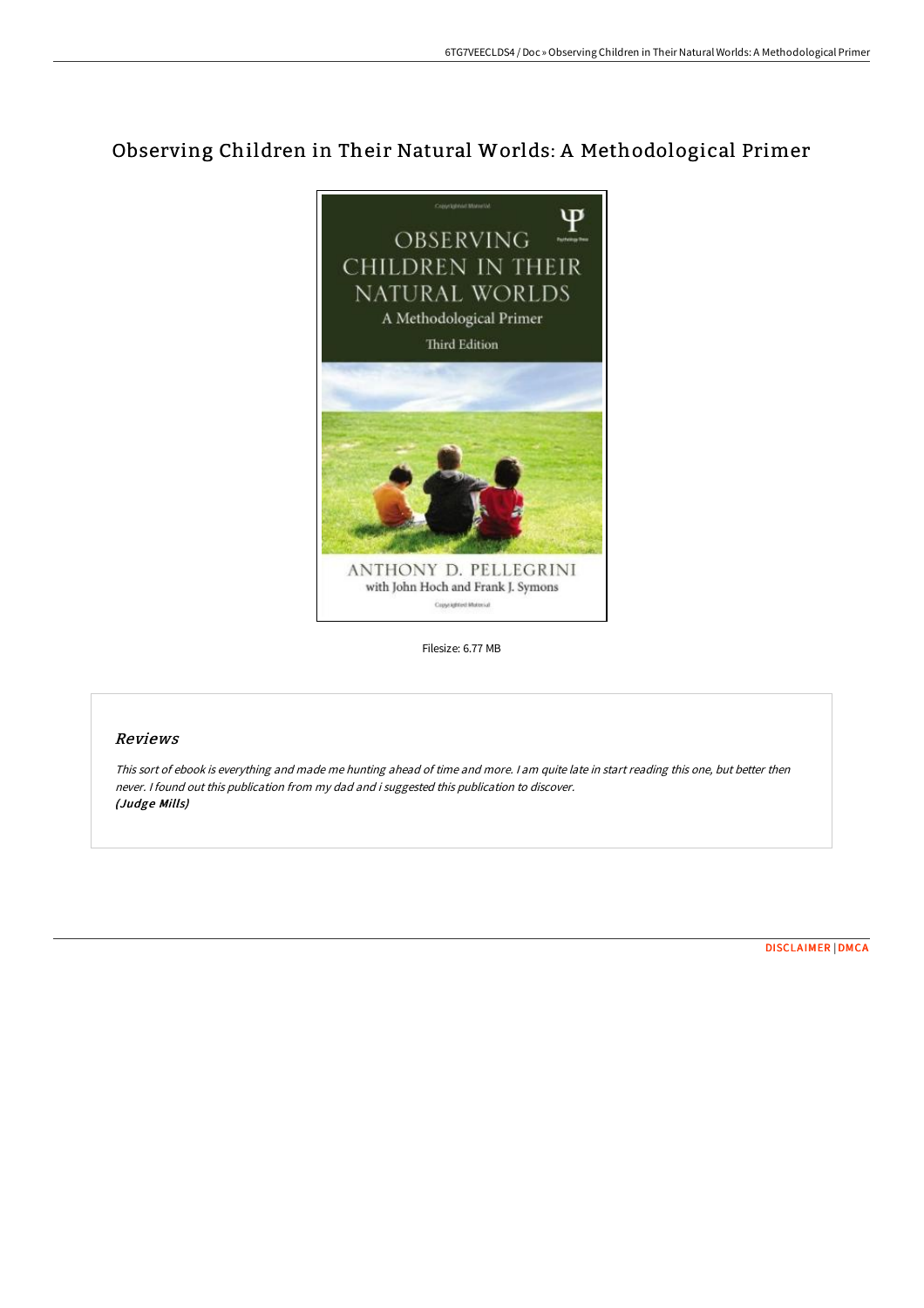## OBSERVING CHILDREN IN THEIR NATURAL WORLDS: A METHODOLOGICAL PRIMER



Taylor Francis Ltd, United Kingdom, 2012. Paperback. Book Condition: New. 3rd Revised edition. 226 x 150 mm. Language: English . Brand New Book. This book shows readers how to conduct observational methods, research tools used to describe and explain behaviors as they unfold in everyday settings. The book now uses both an evolutionary and a cultural perspective. The methods presented are drawn from psychology, education, family studies, sociology, and anthropology, but the author s primary focus is on children in school, family, and social settings. Readers learn how to make observations in real contexts to help them create a verbal picture of behaviors they see. The importance of considering reliability and validity factors while testing within each environment is emphasized throughout. The author draws from the literature that provides methods for observing animals in their natural habitats, but emphasizes the use of observational methods to solve human problems. The book is organized in the way a researcher conducts observational studies-conceptualizing of the idea, designing and implementing the study, and writing the report. Things to think about sections provide an opportunity for students to solidify their understanding of the material and the Glossary defines the key terms introduced in the book. Highlights of changes in the new edition include: \* The introduction of the cultural perspective in chapter 4 along with the evolutionary (epigenetic theory) perspective and the integration of cultural examples throughout the book. \* More varied examples from developmental psychology, family studies, and education. \* Extensively revised chapter (3) on ethics reflects the current revelations of scientific fraud and the push for researchers to maximize scientific integrity in their community. \* Updated chapter (12) reflects the latest computer technologies used in observational methods including iPhones and Blackberrys for conducting observation, ABC Data Pro and Behavior Tracker for evaluations, and...

B Read Obser ving Children in Their Natural Worlds: A [Methodological](http://techno-pub.tech/observing-children-in-their-natural-worlds-a-met.html) Primer Online  $\overline{\rm \bf PDF}$ Download PDF Obser ving Children in Their Natural Worlds: A [Methodological](http://techno-pub.tech/observing-children-in-their-natural-worlds-a-met.html) Primer